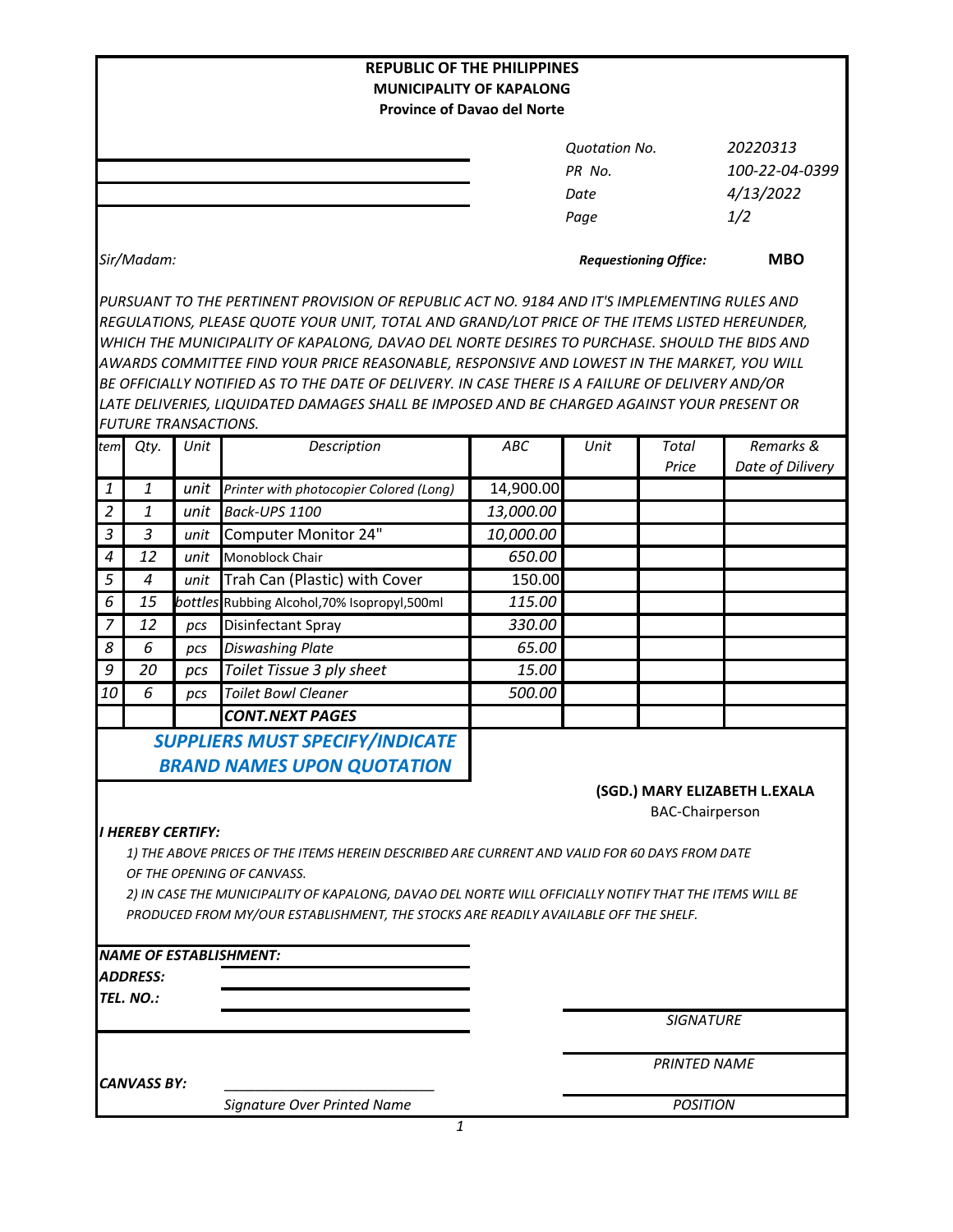| <b>REPUBLIC OF THE PHILIPPINES</b>                                                                                                                                                              |                             |      |                                                                                                        |           |                                                                                              |                        |                               |  |  |  |  |  |
|-------------------------------------------------------------------------------------------------------------------------------------------------------------------------------------------------|-----------------------------|------|--------------------------------------------------------------------------------------------------------|-----------|----------------------------------------------------------------------------------------------|------------------------|-------------------------------|--|--|--|--|--|
| <b>MUNICIPALITY OF KAPALONG</b><br><b>Province of Davao del Norte</b>                                                                                                                           |                             |      |                                                                                                        |           |                                                                                              |                        |                               |  |  |  |  |  |
|                                                                                                                                                                                                 |                             |      |                                                                                                        |           |                                                                                              |                        |                               |  |  |  |  |  |
|                                                                                                                                                                                                 |                             |      |                                                                                                        |           | <b>Quotation No.</b>                                                                         |                        | 20220313                      |  |  |  |  |  |
|                                                                                                                                                                                                 |                             |      |                                                                                                        |           | PR No.                                                                                       |                        | 100-22-04-0399                |  |  |  |  |  |
|                                                                                                                                                                                                 |                             |      |                                                                                                        |           | Date                                                                                         |                        | 4/13/2022                     |  |  |  |  |  |
|                                                                                                                                                                                                 |                             |      |                                                                                                        |           | Page                                                                                         |                        | 1/2                           |  |  |  |  |  |
|                                                                                                                                                                                                 | Sir/Madam:                  |      |                                                                                                        |           | <b>Requestioning Office:</b>                                                                 |                        | <b>MBO</b>                    |  |  |  |  |  |
|                                                                                                                                                                                                 |                             |      |                                                                                                        |           | PURSUANT TO THE PERTINENT PROVISION OF REPUBLIC ACT NO. 9184 AND IT'S IMPLEMENTING RULES AND |                        |                               |  |  |  |  |  |
| REGULATIONS, PLEASE QUOTE YOUR UNIT, TOTAL AND GRAND/LOT PRICE OF THE ITEMS LISTED HEREUNDER,                                                                                                   |                             |      |                                                                                                        |           |                                                                                              |                        |                               |  |  |  |  |  |
| WHICH THE MUNICIPALITY OF KAPALONG, DAVAO DEL NORTE DESIRES TO PURCHASE. SHOULD THE BIDS AND                                                                                                    |                             |      |                                                                                                        |           |                                                                                              |                        |                               |  |  |  |  |  |
|                                                                                                                                                                                                 |                             |      | AWARDS COMMITTEE FIND YOUR PRICE REASONABLE, RESPONSIVE AND LOWEST IN THE MARKET, YOU WILL             |           |                                                                                              |                        |                               |  |  |  |  |  |
| BE OFFICIALLY NOTIFIED AS TO THE DATE OF DELIVERY. IN CASE THERE IS A FAILURE OF DELIVERY AND/OR<br>LATE DELIVERIES, LIQUIDATED DAMAGES SHALL BE IMPOSED AND BE CHARGED AGAINST YOUR PRESENT OR |                             |      |                                                                                                        |           |                                                                                              |                        |                               |  |  |  |  |  |
|                                                                                                                                                                                                 | <b>FUTURE TRANSACTIONS.</b> |      |                                                                                                        |           |                                                                                              |                        |                               |  |  |  |  |  |
| tem                                                                                                                                                                                             | Qty.                        | Unit | Description                                                                                            | ABC       | Unit                                                                                         | Total                  | Remarks &                     |  |  |  |  |  |
| No.                                                                                                                                                                                             |                             |      |                                                                                                        |           | Price                                                                                        | Price                  | Date of Delivery              |  |  |  |  |  |
| 11                                                                                                                                                                                              | 12                          | cans | Air freshener, Aerosol type 280ml                                                                      | 200.00    |                                                                                              |                        |                               |  |  |  |  |  |
| 12                                                                                                                                                                                              | $\overline{3}$              | pcs  | Broom-Tukog                                                                                            | 25.00     |                                                                                              |                        |                               |  |  |  |  |  |
| 13                                                                                                                                                                                              | 3                           | pcs  | <b>Toilet Deodorizer</b>                                                                               | 70.00     |                                                                                              |                        |                               |  |  |  |  |  |
| 14                                                                                                                                                                                              | $\overline{a}$              | pcs  | <b>Floor Rug</b>                                                                                       | 60.00     |                                                                                              |                        |                               |  |  |  |  |  |
| 15                                                                                                                                                                                              | 2                           |      | dozen Soap powder                                                                                      | 90.00     |                                                                                              |                        |                               |  |  |  |  |  |
|                                                                                                                                                                                                 |                             |      |                                                                                                        |           |                                                                                              |                        |                               |  |  |  |  |  |
|                                                                                                                                                                                                 |                             |      |                                                                                                        |           |                                                                                              |                        |                               |  |  |  |  |  |
|                                                                                                                                                                                                 |                             |      |                                                                                                        |           |                                                                                              |                        |                               |  |  |  |  |  |
|                                                                                                                                                                                                 |                             |      |                                                                                                        |           |                                                                                              |                        |                               |  |  |  |  |  |
|                                                                                                                                                                                                 |                             |      |                                                                                                        |           |                                                                                              |                        |                               |  |  |  |  |  |
|                                                                                                                                                                                                 |                             |      | TOTAL APPROVED BUDGET CONTRACT                                                                         | 78,780.00 |                                                                                              |                        |                               |  |  |  |  |  |
|                                                                                                                                                                                                 |                             |      | SUPPLIER MUST SPECIFY/INDICATE                                                                         |           |                                                                                              |                        |                               |  |  |  |  |  |
|                                                                                                                                                                                                 |                             |      | <b>BRAND NAMES UPON QUOTATION</b>                                                                      |           |                                                                                              |                        |                               |  |  |  |  |  |
|                                                                                                                                                                                                 |                             |      |                                                                                                        |           |                                                                                              |                        |                               |  |  |  |  |  |
|                                                                                                                                                                                                 |                             |      |                                                                                                        |           |                                                                                              | <b>BAC-Chairperson</b> | (SGD.) MARY ELIZABITH L.EXALA |  |  |  |  |  |
|                                                                                                                                                                                                 | <b>I HEREBY CERTIFY:</b>    |      |                                                                                                        |           |                                                                                              |                        |                               |  |  |  |  |  |
|                                                                                                                                                                                                 |                             |      | 1) THE ABOVE PRICES OF THE ITEMS HEREIN DESCRIBED ARE CURRENT AND VALID FOR 60 DAYS FROM DATE          |           |                                                                                              |                        |                               |  |  |  |  |  |
|                                                                                                                                                                                                 |                             |      | OF THE OPENING OF CANVASS.                                                                             |           |                                                                                              |                        |                               |  |  |  |  |  |
|                                                                                                                                                                                                 |                             |      | 2) IN CASE THE MUNICIPALITY OF KAPALONG, DAVAO DEL NORTE WILL OFFICIALLY NOTIFY THAT THE ITEMS WILL BE |           |                                                                                              |                        |                               |  |  |  |  |  |
|                                                                                                                                                                                                 |                             |      | PRODUCED FROM MY/OUR ESTABLISHMENT, THE STOCKS ARE READILY AVAILABLE OFF THE SHELF.                    |           |                                                                                              |                        |                               |  |  |  |  |  |
|                                                                                                                                                                                                 |                             |      |                                                                                                        |           |                                                                                              |                        |                               |  |  |  |  |  |
|                                                                                                                                                                                                 |                             |      | NAME OF ESTABLISHMENT:                                                                                 |           |                                                                                              |                        |                               |  |  |  |  |  |
|                                                                                                                                                                                                 | <b>ADDRESS:</b>             |      |                                                                                                        |           |                                                                                              |                        |                               |  |  |  |  |  |
|                                                                                                                                                                                                 | TEL. NO.:                   |      |                                                                                                        |           |                                                                                              |                        |                               |  |  |  |  |  |
|                                                                                                                                                                                                 |                             |      |                                                                                                        |           |                                                                                              | <b>SIGNATURE</b>       |                               |  |  |  |  |  |
|                                                                                                                                                                                                 |                             |      |                                                                                                        |           | <b>PRINTED NAME</b>                                                                          |                        |                               |  |  |  |  |  |
|                                                                                                                                                                                                 | <b>CANVASS BY:</b>          |      |                                                                                                        |           |                                                                                              |                        |                               |  |  |  |  |  |
|                                                                                                                                                                                                 |                             |      | Signature Over Printed Name                                                                            |           | <b>POSITION</b>                                                                              |                        |                               |  |  |  |  |  |